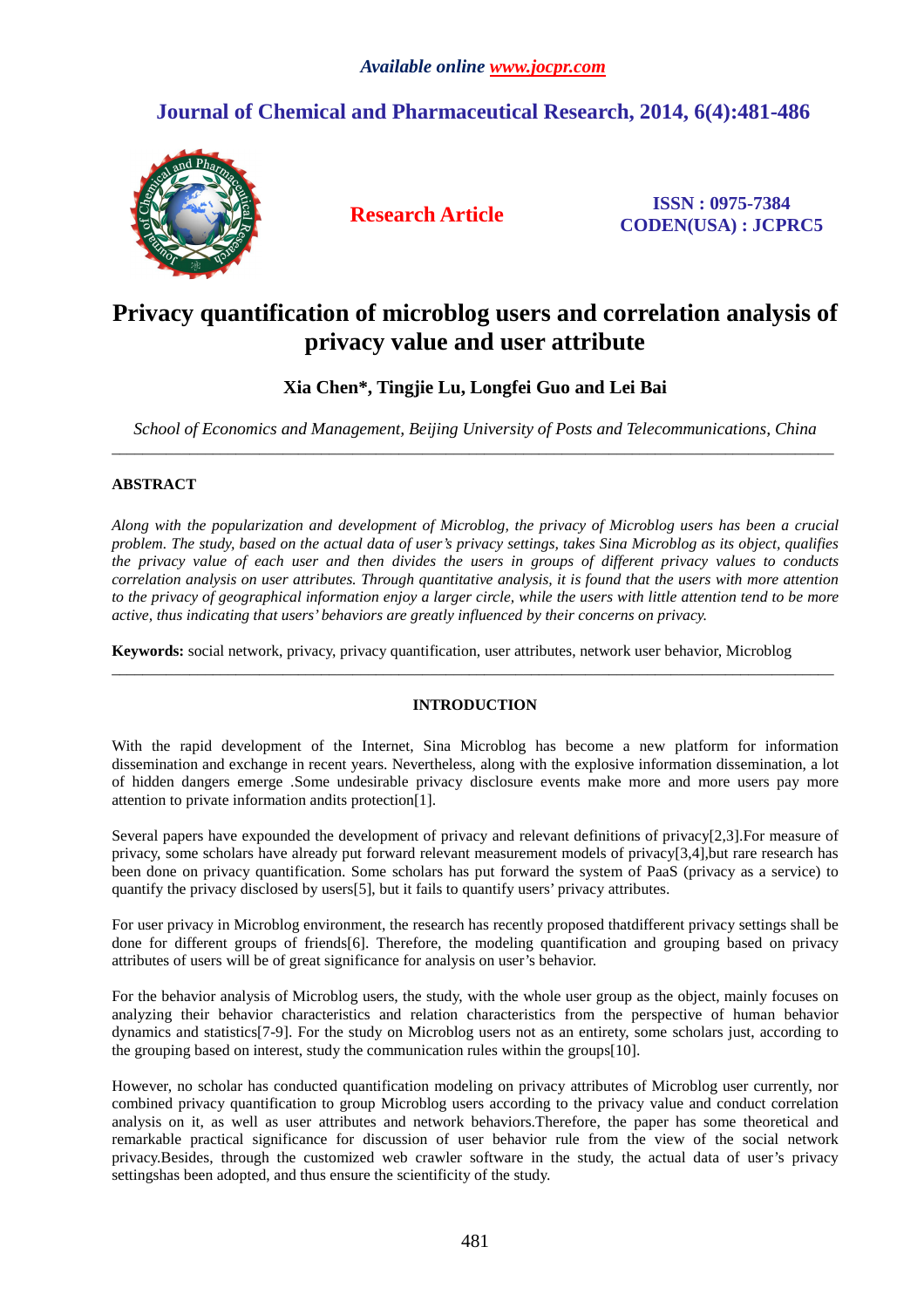The rest of the paper is organized as follows. In the second part, the data will be discussed. In the third part, based on the actual data of user's privacy settings, the weights of different privacy attributes will be measured, so as to calculate the privacy value of user and then put forward a new quantitative model for privacy. In the fourth part, the Microblog users are grouped according to the different privacy values, and then the correlation analysis on groups with different privacy values and the user's behavior attributes are conducted respectively.

*\_\_\_\_\_\_\_\_\_\_\_\_\_\_\_\_\_\_\_\_\_\_\_\_\_\_\_\_\_\_\_\_\_\_\_\_\_\_\_\_\_\_\_\_\_\_\_\_\_\_\_\_\_\_\_\_\_\_\_\_\_\_\_\_\_\_\_\_\_\_\_\_\_\_\_\_\_\_*

#### **1. Data Acquisition**

Through web crawler tool, 32,368 public data of efficient SinaMicroblog users is acquired in the API open interface of SinaMicroblog.The acquiring process starts from a random user, and breadth-first traversal algorithm is applied to acquire friends who build mutual friend relationship with the user; the process is repeated again and again, so as to acquire four layers of user data with this relationship.

#### **2.Modeling and Analysis**

#### *3.1Privacy Quantification Study of Microblog Users*

In this part, specific quantification study and analysis are conducted. In the data acquisition, three main privacy settings of Sina Microblog users are found: (1)AllowMsg( $A_c$ ): Whether all other users are allowed to send me private messages;(2)AllowComment( $A_m$ ): Whether strangers are allowed to comment; (3)AllowGeo( $A_g$ ): Whether geographical location is allowed to be marked.The above three privacy settings of Microblog users belong to the bool-type variable, which means its value is whether 1 or 0, namely, allowing or not allowing.

And, a vector can be employed to represent the privacy value of various Sina Microblog users for the specific privacy quantification of the users.

 $P=(A_m, A_c, A_g)$ In the formula, vector P (privacy) stands for the protection value of privacy of every user, which is called privacy value in this study.

In order to study the factors of different privacy settings of users, entropy processing technology of decision-making analysis theory is applied to realize the correlation analysis of different privacy attributes and measurement of weights. The specific method is as follows: (1)Establish a decision matrix; take the three privacy attributes of user data as indicators of measurement, and establish a decision matrix $D = \{X_{mn}\}\,$ (2) Standardize the above decision matrix, and get the matrix  $R = {r_{ij}}_{mn}$ ; (3) Calculate the output entropy of the standardized matrix,  $E_j = -k$  $\sum P_{ij}$  ln *ij* Therein,  $P_{ij} = \frac{r_{ij}}{r_{ij}}$  $\sqrt{\sum_{i=1}^{m} r_{ij}}$   $k = (\ln m)^{-1}$ ; (4). Calculate the degree of deviation  $d_j = 1 - E_j$ ; (5) Get the

weight coefficient influencing the relationship  $w_j = \frac{d_j}{\Sigma^n}$  $\sum_{j=1}^n d_j$ .

Through the entropy processing technology, the weight coefficients influenced by the three privacy settings related to user privacy are calculated respectively: 42.211% AllowMsg, 33.977% Allow Comment and 23.812% Allow Geo. Privacy vector adopts the quantification summation of the three related factors as its value:

$$
P = 42.211\% * q(A_m) + 33.977\% * q(A_c) + 23.812\% * q(A_g)
$$

Therein,  $q(A_m)$ ,  $q(A_c)$  and  $q(A_g)$  respectively stands for the probabilities of AllowMsg, Allow Comment and Allow Geo, whose values are whether 0 or 1. And privacy concern degree of various users can be described through the privacy value of user.

The privacy values in eight points from left to right in the above figure respectively represent different privacy setting combinations: (1) point 0 indicates the three settings are not allowing, which belongs to the user type with highest privacy settings; (2) 0.23812 signifies that  $A<sub>g</sub>$  is allowed; (3) 0.33977 shows that only  $A<sub>c</sub>$  is allowed; (4) 0.42211 represents that only $A_m$  is allowed; (5) 0.57789 stands for  $A_c + A_g$  are allowed, and only private message  $A_m$  is not allowed, which is marked as  $-A_m$  in the following contrastive analysis graphic; (6) 0.66023 stands for  $A_m + A_g$  are allowed, and only comment  $A_c$  is not allowed, which is marked as  $-A_c$  in the following contrastive analysis graphic; (7) 0.76188 stands for  $A_c + A_m$  are allowed, and only geographic mark  $A_g$  is not allowed, which is marked as  $-A<sub>g</sub>$  in the following contrastive analysis graphic; (8) 1.1327 represents all the three are allowed, and illustrates that this type of users have the lowest privacy settings.

As shown in Figure 1: (1) user privacy value is in a very high distribution value at the point of 0.57789, which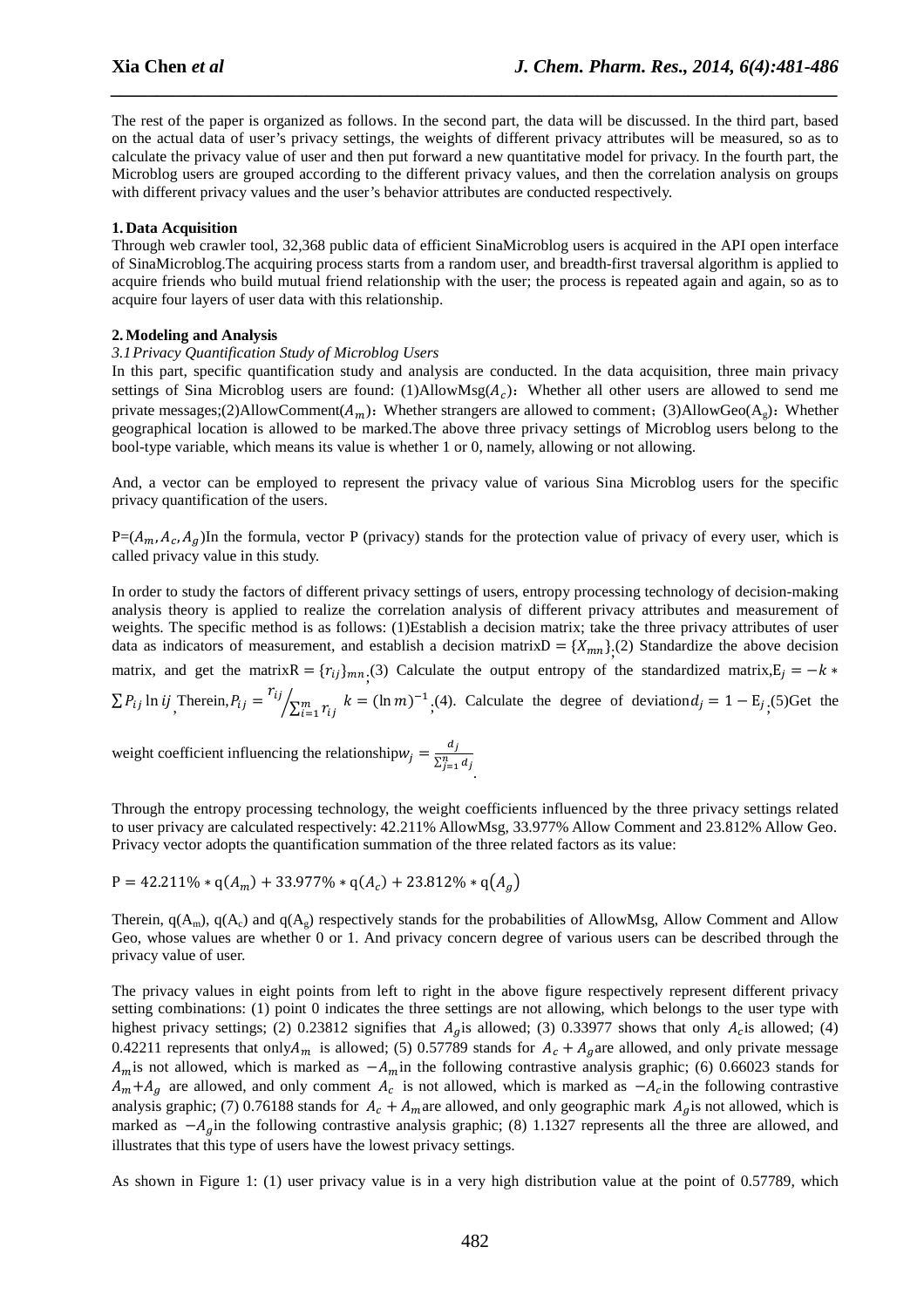signifies that  $A_c + A_g$  is allowed. It can be known that, comparatively, Microblog users don't care much about the comment on Microblog information and acquisition of geographic information; (2) the distribution proportions of the group with low privacy concern and the group with high privacy concern in the whole are lower that 5%, which means that most users show different degrees of concern on privacy protection.

*\_\_\_\_\_\_\_\_\_\_\_\_\_\_\_\_\_\_\_\_\_\_\_\_\_\_\_\_\_\_\_\_\_\_\_\_\_\_\_\_\_\_\_\_\_\_\_\_\_\_\_\_\_\_\_\_\_\_\_\_\_\_\_\_\_\_\_\_\_\_\_\_\_\_\_\_\_\_*



**Fig.1. Distribution diagram of quantification of user privacy settings** 

#### *3.2 Correlation Analysis of Privacy Value and User Correlative Attributes*

#### **(1)Analysis on user attribute of friends**

Through user privacy quantification, it is available to analyze user's following, friends and followers of each kind of privacy attribute, which is considered to be capable of fully presenting the characteristics of user circles. Therefore, it can explain the relationship between characteristics of user's privacy attributes and scale of user circles to some extent.



**Fig. 2 Comparison Graph of Privacy Quantification of Commenting &Following, Friends and Followers** 

The vertical axis refers to the numbers of users of this privacy setting (unitary processing is done), the horizontal axis refers to the user quantity from small to large, and the combination of various privacy settings. In Figure 2, it is founded that:

1) The scale of their circle is closely relevant to the concern of privacy: (1) As for the typical users with high privacy concerns, their following, friends and followers are not the least. Such usershave a certain friend circle and communication group, which is relatively smaller, and likely to contain his/her closest and safest friends. (2)For the users with three allowable settings  $(A_c + A_m + A_g)$ , their friend circles are obviously more than those with three unallowable settings, as well as the average friend circles, indicating that user circles with low concerns on privacy have a more frequent communication. (3) The users with only geographic indication allowable rank the second in privacy quantification distribution diagram, but their circle is very small, indicating that there are indeed many users like to use geological information service, but they have a strong sense of privacy protection. Meanwhile, the users who do not allow private messages just have a similarly small circle, but the reason is different. These users mostly do not want others to disturb their own living space and information space.

2) The variation trends of the curves of average following and average friends are nearly the same, which means that users make consistent perception and judgments of friends and following, but they are apparently different from that of average followers.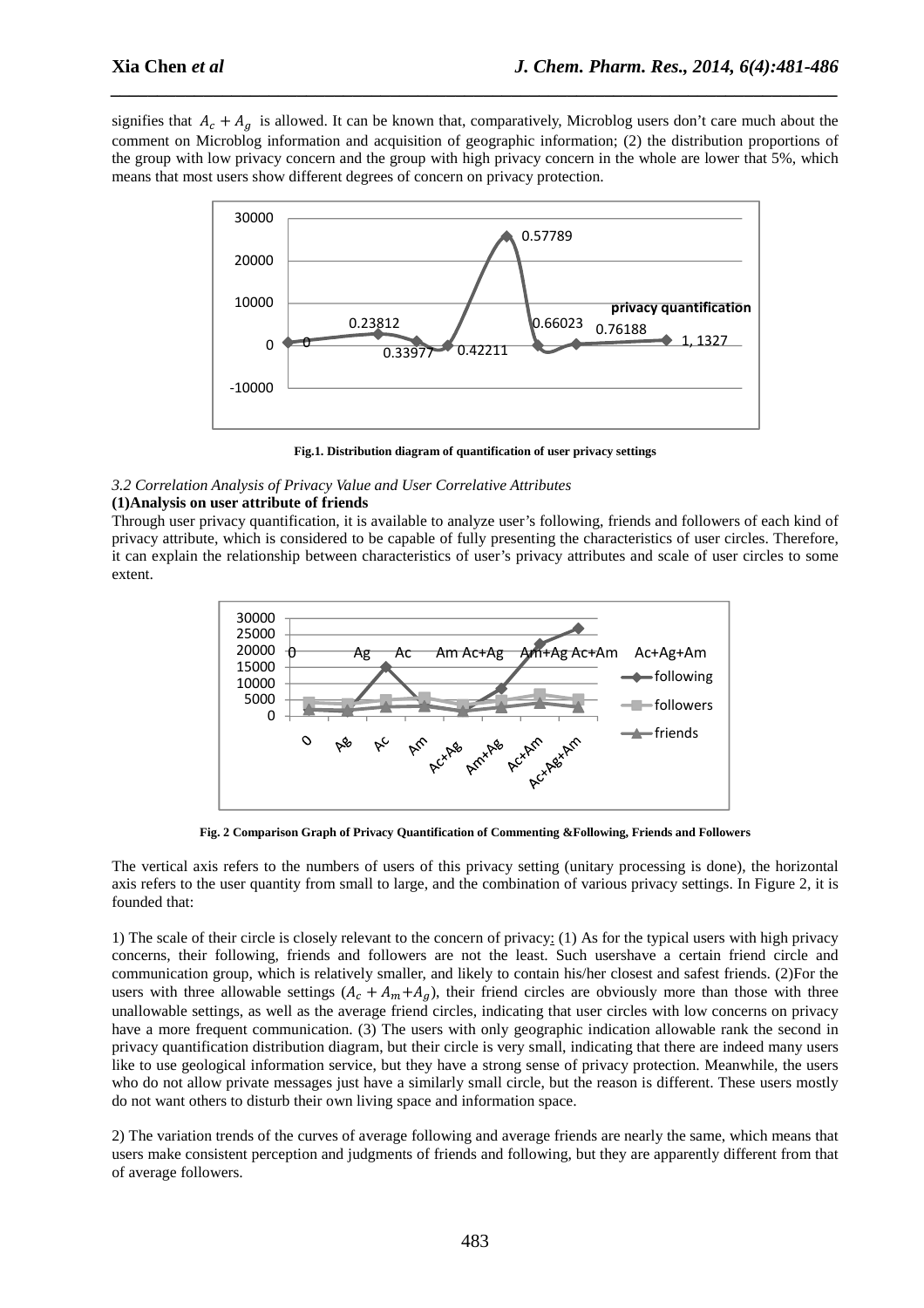3) Apart from the same rules in the curves of average following and friends: (1) The user circles who allow geographic indication, comments and private messages are increasing (value area of 2, 3,4), as well as the user circles who allow two settings (value area of 5, 6, 7). It shows that judged by user's perception standard, the lower the privacy concern, the larger the circles will be, which is identical to practical experience. (2) The users who allow private messages and comments but not geographic indication enjoy the largest circle, indicating the communication function is the key factor to determine the scale of circle; at the same time, as long as geographic indication information is added, the scale of circle will be reduced, which also applies to the users with three allowable settings. From it, we can get that geographic information manifest the stronger privacy attribute compared with the other two settings. And privacy attribute is bound to influence the frequencies that users communicate with people.

*\_\_\_\_\_\_\_\_\_\_\_\_\_\_\_\_\_\_\_\_\_\_\_\_\_\_\_\_\_\_\_\_\_\_\_\_\_\_\_\_\_\_\_\_\_\_\_\_\_\_\_\_\_\_\_\_\_\_\_\_\_\_\_\_\_\_\_\_\_\_\_\_\_\_\_\_\_\_*

4) It shows different rules for followers: (1)The users who allow comments have a significantly greater circle than the ones who allow geographic indication and private messages. It suggests that users actually expect to see their followers' comments, and meanwhile, for followers, they care more about their geographic indication and message service. (2) The user who allows three settings enjoys the largest circle, indicating that users who pay little attention to followers and have less awareness to privacy tend to have a larger circle.

#### **(2)Analysis on user's attributes of favorites and rank**



**Fig. 3. Comparison Figure of Privacy Quantification of User's Favorites and Rank** 

We will, through favorite factors and user rank, do analysis and research on the correlation between them and user's privacy value.

1) In user rank distribution: (1) The group with highest rank generally only allows private messages. It is thus clear that the top Microblog users attach great importance to privacy protection. (2) The user group with the lowest rank is just contrary to the group with highest rank, and they may want to reveal their geographic location and understand other's evaluation to accustom themselves to a new circle or a new environment.

2) In user's favorite label distribution: (1) For users who only allows private messages, they accumulated far more labels than other users, which is consistent with the rules in rank distribution, further proving that the users with long-term use experience will put them in a fully protected environment, which is to say, they finally formed a safe and stable small circle. (2)The users who do not allow others to obtain geographic information are also a group accumulating many labels. Compare with the former group, the group just adds the settings of allowing comments. Relatively speaking, comments can be ignored but geographic informationwill be protected very well. (3) The result for the groups with the least and lesser accumulation of labels is identical to that in rank distribution. Respectively, they the users who expect to attract attention, or have no sufficient experience and consciousness in privacy settings.

#### **(3)Analysis on user's attribute of geographic behavior**

User's geographic information behavior reflects user's privacy information in the most direct way. The three kinds of user behavior are all related to user's geographic privacy information.

As shown in Figure 4,it is founded from privacy value that there is same distribution rules for numbers of Microblog with geographic information (LBS Microblog for short), pictures with geographic information (LBS pictures), and user's signing in.

(1) For the users whose geographic indication is not allowed (including 0, Ac, Am, -Ag), they basically refuse location-based service.

(2) For the users who allow others to obtain their geographic indication (including Ag, -Am, -Ac, Ac+Ag+Am), the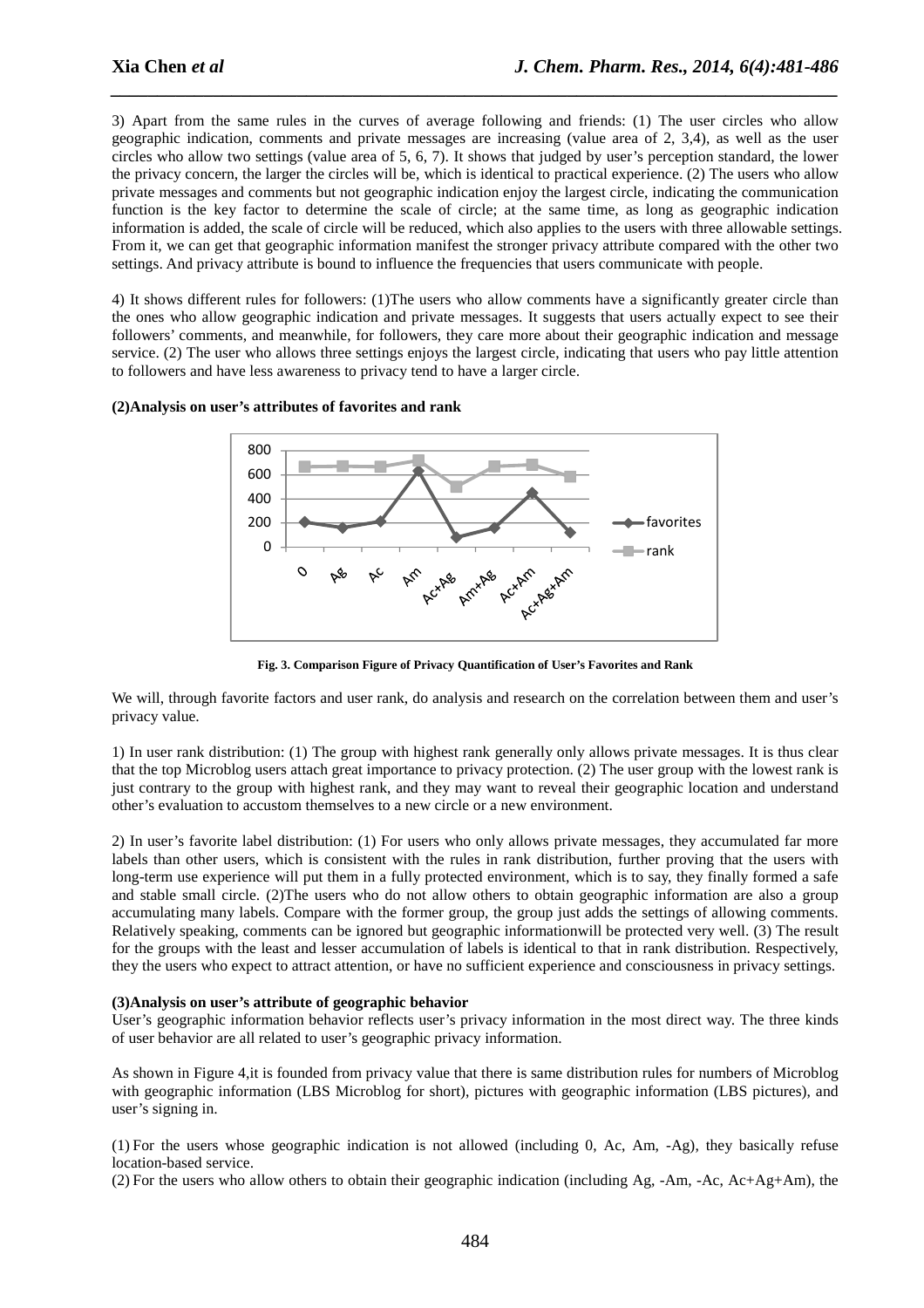first group they send private messages to are those who allow geographic information extraction and private messages, and the second group are the ones who only allows the geographic information extraction. On one hand, it indicates that the users with great attention to privacy rarely use the geographic information. On the other hand, the two settings of AllowMsg and AllowGeo have the same influence on user's privacy perception.

*\_\_\_\_\_\_\_\_\_\_\_\_\_\_\_\_\_\_\_\_\_\_\_\_\_\_\_\_\_\_\_\_\_\_\_\_\_\_\_\_\_\_\_\_\_\_\_\_\_\_\_\_\_\_\_\_\_\_\_\_\_\_\_\_\_\_\_\_\_\_\_\_\_\_\_\_\_\_*

(3) The users with low privacy concerns have more Microblog behavior related to geographic information than that of the ones with high privacy concerns.



**Fig. 4. Comparison &Analysis Figure of Privacy Quantification of Geographical Information Behavior** 

#### **CONCLUSION**

By privacy quantification, the apparent finding is that user's network behavior is obviously affected by privacy concerns in the current Microblog environment. Therefore, if Microblog service supplier could provide some efficient and reasonable personal information protection mechanisms to better protect users' privacy information, more users will join in to use and experience Microblog.

As for user's circles, friends and following mainly reflect user's judgment on the circle, from which, it is concluded that the circle of users who allows geographic information is smaller, indicating that most users pay great attention to geographic information. As the circle increases, the users who would like to make their strong privacy attribute information like geographic information known to others are decreasing.

Through rank and favorite label, it isfound that there is a clear relation between user's activeness and stickiness and privacy attributes. The excellent active users with high rank and most favorite labels do not publish their geographic information, but only allow private messages. Some of them allow comments. It is thus clear that, for users who have used Microblog for a long time, they attach great importance to privacy of geographic information. On the contrary, new users generally pay little attention to privacy.

Finally, the business behavior with geographic information reflects users' consistency in privacy concerns. That is to say, the users who pay great attention to LBS geographic information tend to rarely publish geographic information or use location-based service business.

#### **Acknowledgments**

The research is supported by National Basic Research Program of China (973 Program) (2012CB315805), Project of National Natural Science Foundation of China (71172135, 71231002), and the Fundamental Research Funds for the Central Universities(2013RC0603).

#### **REFERENCES**

[1] Hexun[OL]. http://tech.hexun.com/2012-03-03/138917028.html,**2012**.3.3.

[2] Smith H J, Milberg S J, Burke S.*MIS Quarterly*.**1996**, 20(2):167-196.

[3] Dinev T, Hart P. *International Journal of Electronic Commerce*. **2005**,10(2):7-29.

[4] Wang Bin,Duan Youxiang.*Computer Engineering and Applications*.**2011**,47(27).

[5] E. Michael Maximilien, Tyrone Grandison, Tony Sun, Dwayne Richardson, Sherry Guo, Kun Liu. P.*Workshop*